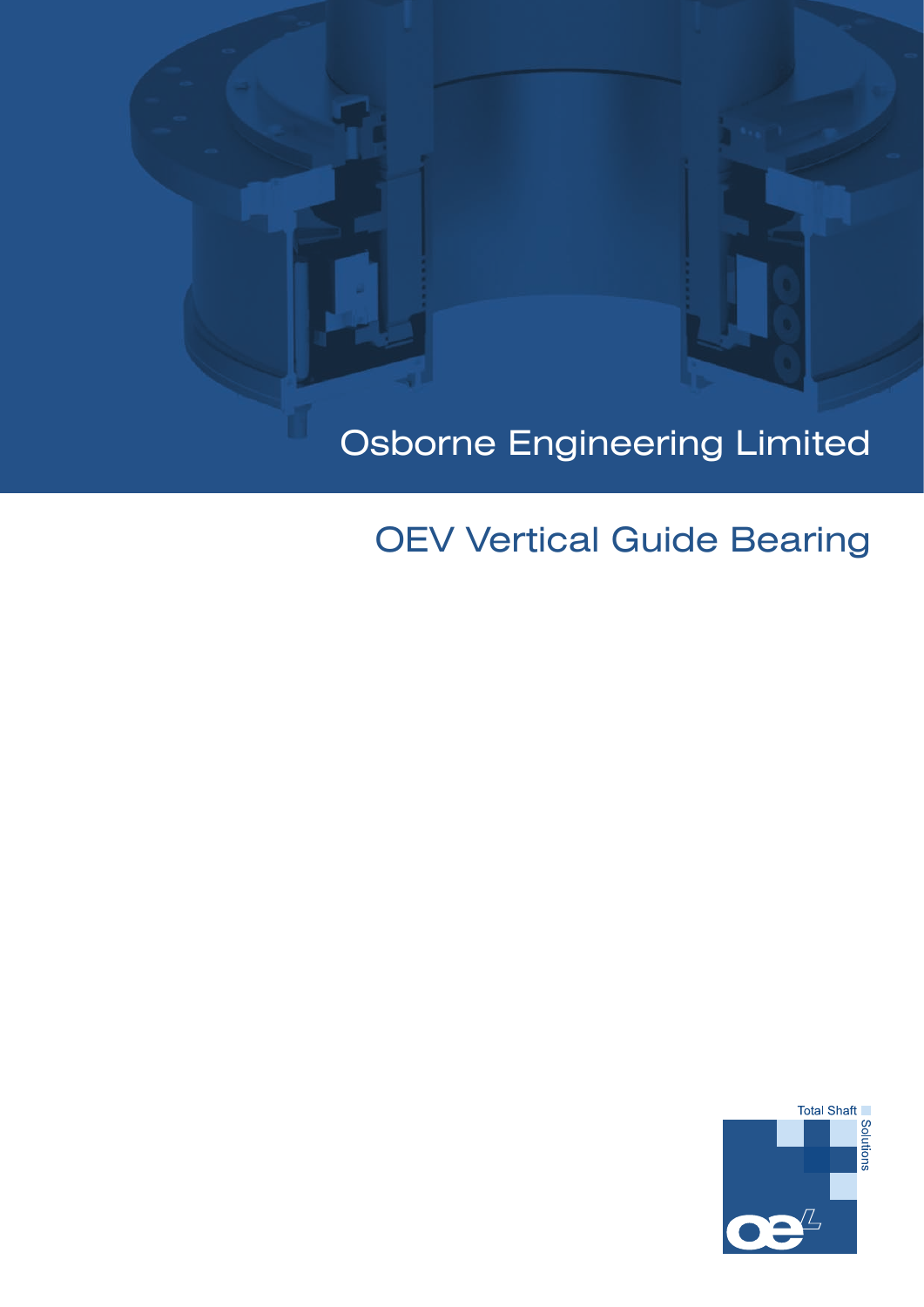## General Description

The Osborne Vertical Guide Bearing is a comprehensive self contained standard assembly comprising a rotating collar, journal bearing pads, cooling mechanism and outer casing. Additional monitoring and ancillary features are incorporated to meet customer requirements. Radial loads are transmitted through the collar to the journal pads which support the load by generating and sustaining a hydrodynamic oil film. Preloaded journal pads are provided as standard to offer increased stability. The internal components operate within an oil flooded chamber facilitating operation in demanding and otherwise corrosive environments. Outer housings are supplied primed for weather resistance, ready for final coating. Customer specific paint requirements can also be accommodated. Custom designs are also available to cover requirements outside of the standard Vertical Guide Bearing range including split and electrically insulated variants.

# Vertical pumps Motors Hydro generators Hydro turbines Collar Air Vent Outer Casing Inner Housing Cooler Header Journal Pad **Sleeve Cooler** Cover Inner Shroud Journal Pad Support Typical Applications

## Temperature Measurement

Temperature measurement is the preferred condition monitoring tool for most bearing assemblies. OEV bearing assemblies can be supplied with RTD's for accurate measurement of the journal pads & oil bath temperatures. Local dial thermometers can also be added for simple temperature reading. All of these instruments can be fitted with thermowells allowing removal without the need to drain oil from the bearing. Customer preferred instruments can be incorporated into our designs or details of our preferred standard instruments can be requested.

## Lubrication Methods

The OEV bearing range is designed for two types of cooling. Completely self contained water cooled or circulating oil cooled using an external lubrication system. Water cooling is provided using our standard Cupro-Nickel wire wound cooling tube, other materials can also be used depending upon specification requirements,such as titanium and stainless steel. Circulated oil cooling is utilised when cooling water is not available or cooling tubes are not desirable.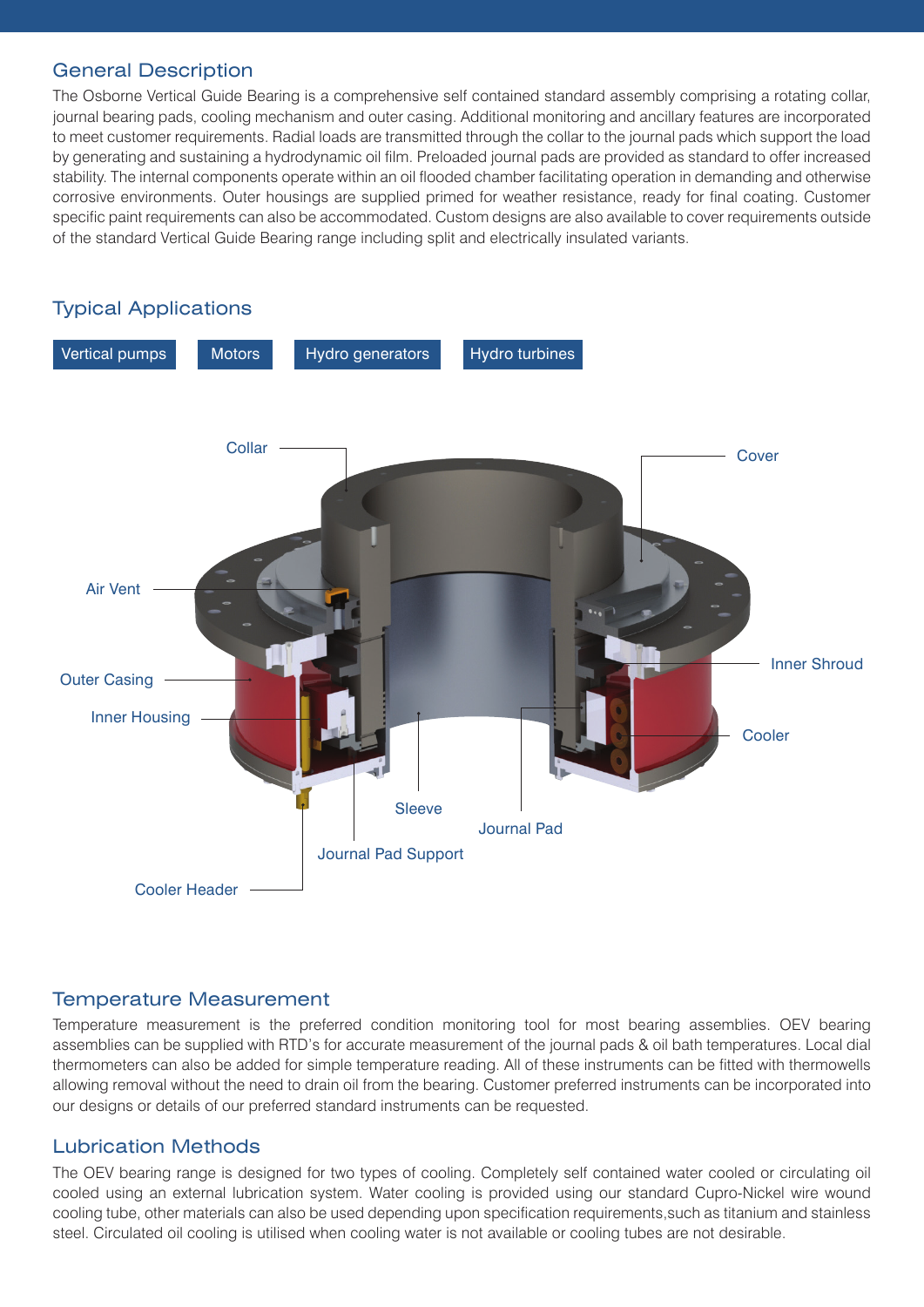

## Table 1 – Vertical guide bearing selection guide

|                   | A   | B   | C    |      | F    |      | G.               |     |     | w   |    |     | M  | MAX RADIAL<br>LOAD (KN) |
|-------------------|-----|-----|------|------|------|------|------------------|-----|-----|-----|----|-----|----|-------------------------|
| OEV9              | 130 | 217 | 410  | 450  | 385  | 9    | G <sub>3/4</sub> | 60  | 50  | 150 | 20 | 140 | 12 | 14.5                    |
| OEV <sub>10</sub> | 180 | 273 | 510  | 550  | 485  | 9    | G <sub>3/4</sub> | 75  | 60  | 180 | 25 | 190 | 12 | 23.5                    |
| OEV11             | 220 | 324 | 640  | 680  | 600  | 9    | G3/4             | 90  | 75  | 210 | 30 | 240 | 18 | 33                      |
| OEV <sub>12</sub> | 300 | 437 | 760  | 800  | 725  | 11   | G <sub>1</sub>   | 140 | 120 | 250 | 35 | 290 | 18 | 60                      |
| OEV13             | 340 | 501 | 880  | 930  | 810  | 11   | G <sub>1</sub>   | 140 | 120 | 280 | 40 | 320 | 20 | 76                      |
| OEV14             | 460 | 630 | 1100 | 1160 | 1020 | 13.5 | G1               | 200 | 180 | 340 | 45 | 420 | 24 | 118                     |

#### **Transportation Weights (Kg)**

**Oil Sump Capacity (Litres)** 



## Locking Collar Keyway (mm)



## Technical Documentation

With every order OEL engineers will provide a detailed arrangement drawing, operating and maintenance instruction manual and comprehensive bearing performance prediction calculation providing the following information;

- Oil bath temperature
- Required oil viscosity grade
- Bearing power loss
- Maximum operating pressure
- Minimum film thickness
- Cooling water requirements